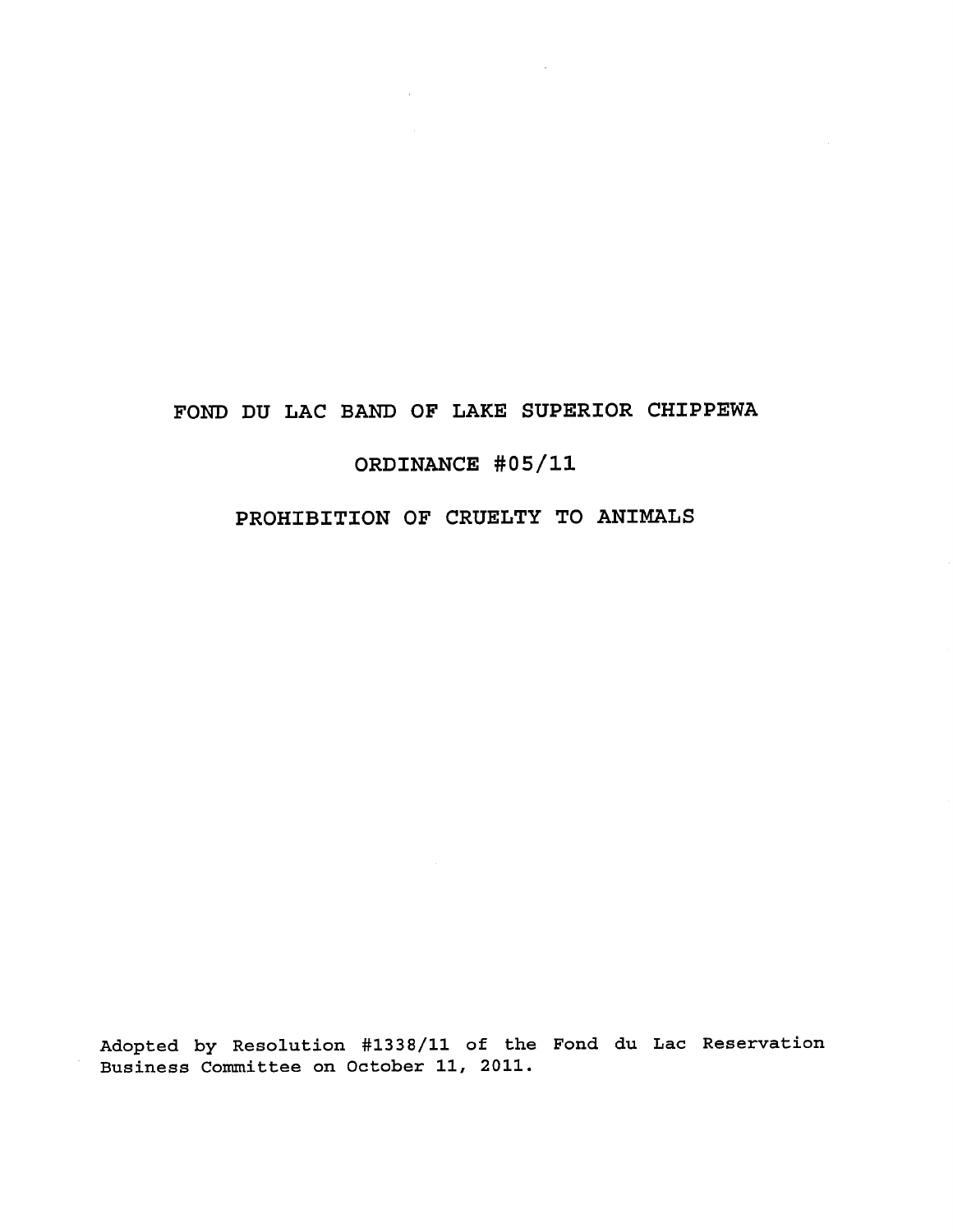# **FOND DU LAC BAND OF LAKE SUPERIOR CHIPPEWA**

### **ORDINANCE #05/11**

# **PROHIBITION OF CRUELTY TO ANIMALS**

#### **CHAPTER 1**

# **AUTHORITY, PURPOSE AND SCOPE**

#### **Section 101 Authority**

This Ordinance is enacted by the Fond du Lac Reservation Business Committee pursuant to the inherent sovereign authority of the Fond du Lac Fond du Lac Band of Lake Superior Chippewa, as recognized under the Treaty of LaPointe, 10 Stat. 1109; Section 16 of the Indian Reorganization Act, 25 U.S.C. § 476; Article VI of the Revised Constitution of the Minnesota Chippewa Tribe; and under the common law of the United States.

#### **Section 102 Findings and Purposes**

The Fond du Lac Reservation Business Committee recognizes the importance of protecting the welfare of animals residing on lands of the Fond du Lac Band; the limitations of federal and state over such activities; and the need to identify a specific duty of care for any person exercising control over animals which are on Band lands.

# **Section 103 Scope and Applicability**

The registration provisions of this Ordinance shall apply to any conduct upon lands of the Fond du Lac Band.

#### **Section 104 Reservation of Rights**

The Reservation Business Committee reserves the right to amend or repeal all or any part of this Ordinance at any time. There shall be no vested private right of any kind created by this Ordinance. All the rights, privileges, or immunities conferred by this Ordinance or by acts done pursuant thereto shall exist subject to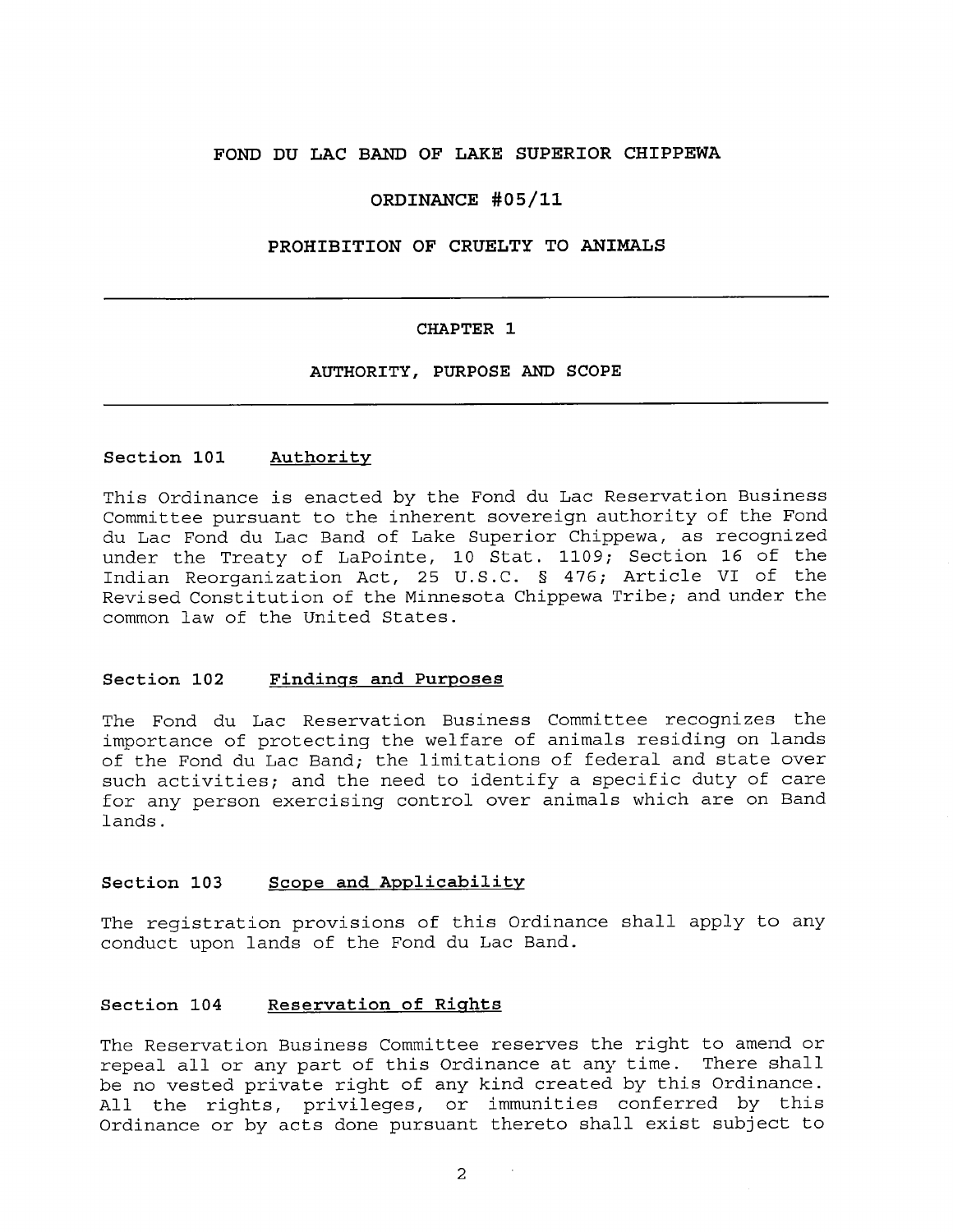the powers of the Fond du Lac Band. Nothing in this Ordinance shall be construed to constitute a waiver of the sovereign immunity of the Fond du Lac Band or a consent to jurisdiction by any government or forum not expressly authorized to exercise jurisdiction under this Ordinance.

#### **CHAPTER 2**

# **DEFINITIONS AND INTERPRETATION**

#### **Section 201 Definitions**

For the purposes of this Ordinance,

- **a. "Band"** means the Fond du Lac Band of Lake Superior Chippewa.
- **b. "Band lands"** means any lands over which the Fond du Lac Band holds title or regulatory authority.
- **c. "Non-resident"** means any person who does not have a permanent place of abode on the Reservation, except as hereafter provided. Non-resident does not mean any temporary or seasonal resident (see "Resident").
- **d. "Resident"** means any person who has a permanent place of abode on the Reservation.
- **e. "Reservation"** means the Fond du Lac Reservation.
- **f. "Reservation Business Committee or "RBC"** means the governing body of the Fond du Lac Band of Lake Superior Chippewa.

#### **CHAPTER 3**

## **GENERAL PROVISIONS**

# **Section 301 Prohibitions Against Mistreating Animals**

a. **Abuse and Neglect.** No person shall overdrive, overload, torture, cruelly beat, neglect, or unjustifiably injure, maim,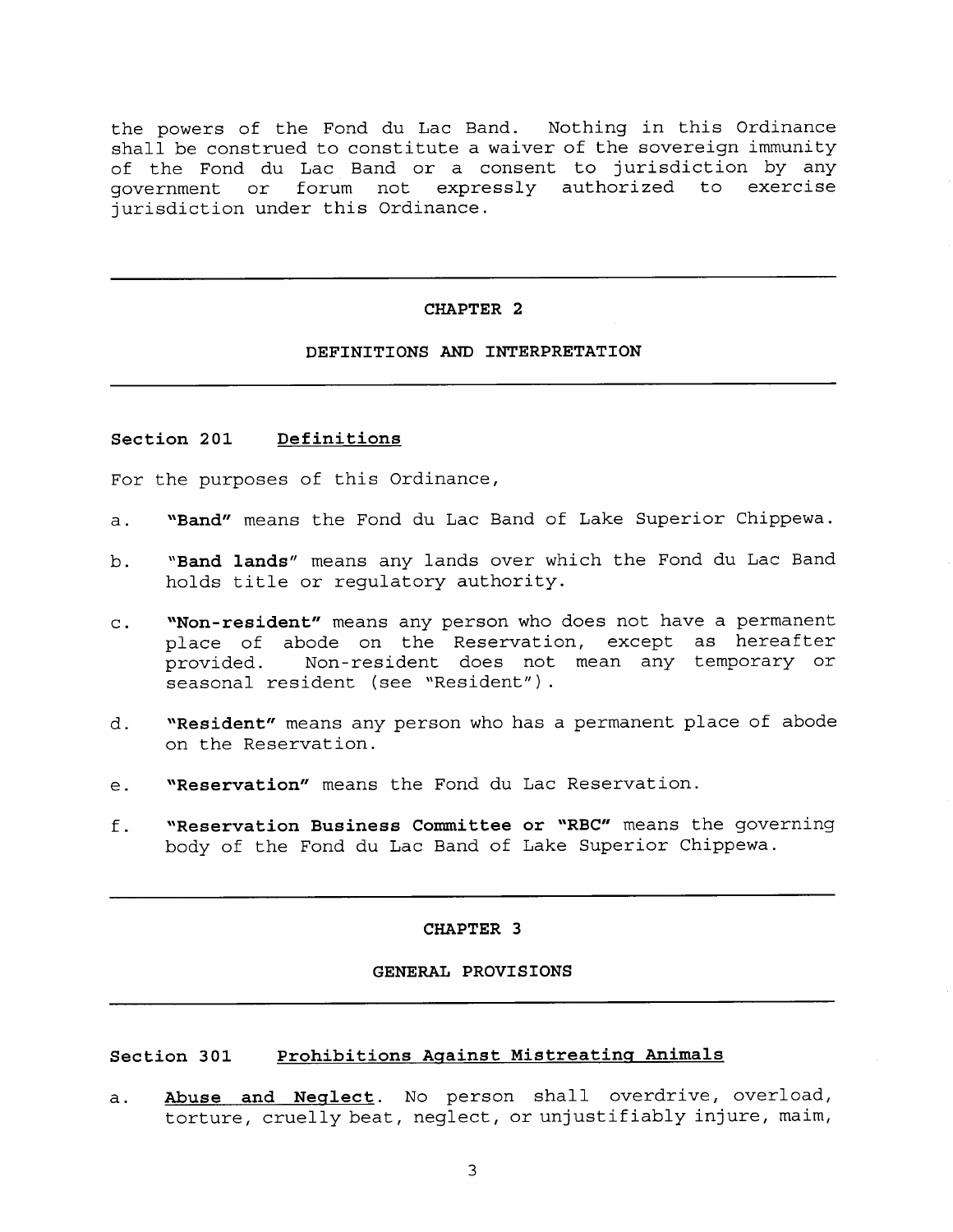mutilate, or kill any animal, or cruelly work any animal when it is unfit for labor, whether it belongs to that person or to another person.

- **b. Nourishment; shelter.** No person shall deprive any animal over which the person has charge or control of necessary food, water, or shelter.
- **c. Enclosure.** No person shall keep any animal in any enclosure without providing wholesome exercise and change of air.
- **d. Abandonment.** No person shall abandon any animal. No person shall allow any maimed, sick, infirm, or disabled animal to lie in any street, road, or other public place for more than three hours after receiving notice of the animal's condition.
- **e. Cruelty.** No person shall willfully instigate or in any way further any act of cruelty to any animal or animals, or any act tending to produce cruelty to animals.
- **f. Caging.** No person shall cage any animal for public display purposes unless the display cage is constructed of solid material on three sides to protect the caged animal from the elements and unless the horizontal dimension of each side of the cage is at least four times the length of the caged animal.

#### **CHAPTER 4**

# **ADMINISTRATION AND ENFORCEMENT**

# **Section 401 Administration of Ordinance**

The Police Department of the Fond du Lac Band shall be responsible for the administration and enforcement of this ordinance, and shall investigate any allegation of violations defined under Chapter 3. Violations of this Ordinance shall be prosecuted through the Fond du Lac Tribal Court.

# **Section 402 Enforcement Procedures**

a. **Application for a Search Warrant.** Upon receipt of a complaint alleging that a violation of this Ordinance has occurred, the Fond du Lac Police shall promptly investigate such complaint.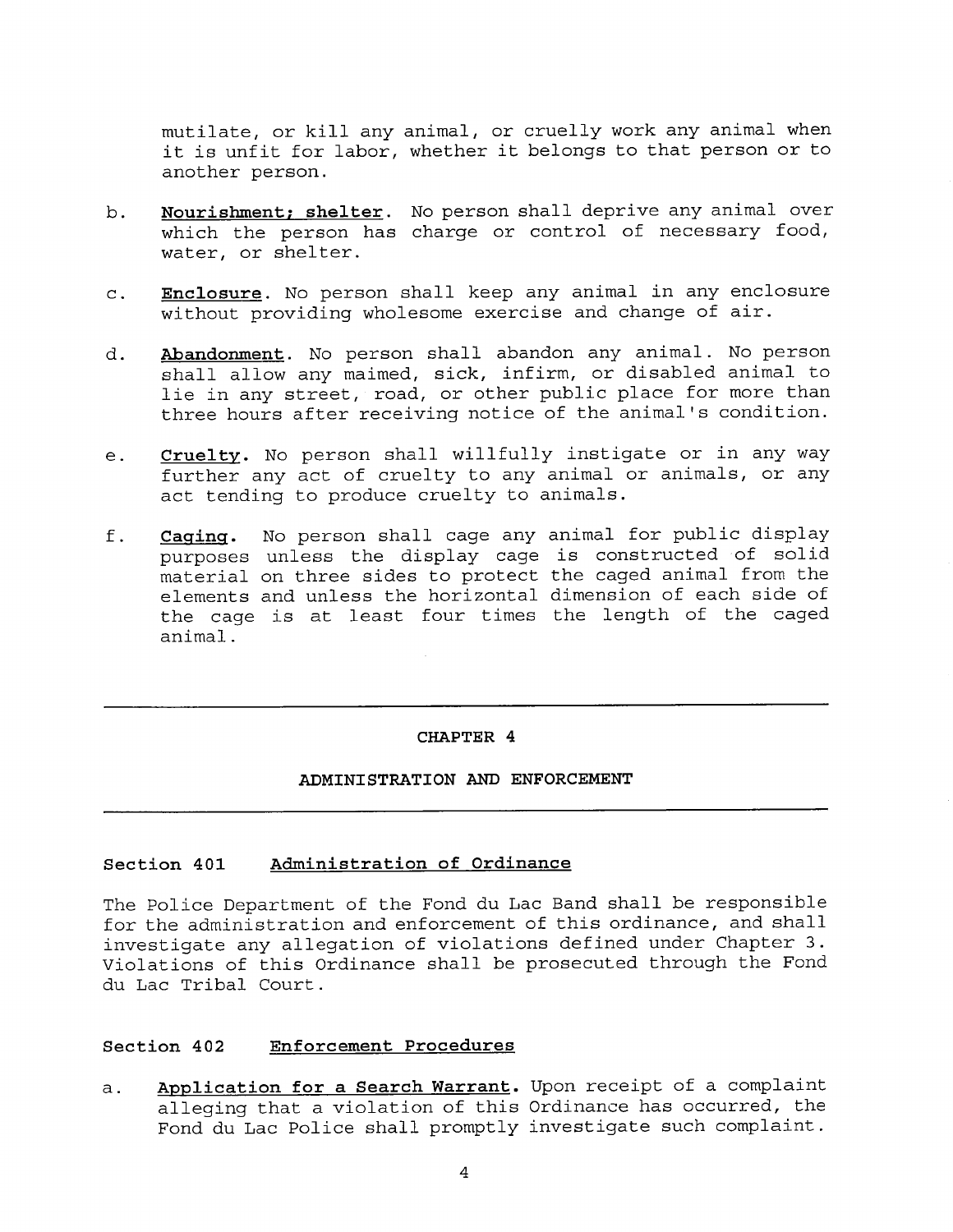If an unconsented search of the premises is necessary in order to undertake the investigation, the Chief Law Enforcement Officer may apply to the Fond du Lac Tribal Court for a search warrant. The application shall be supported by affidavit which sets forth facts tending to establish the grounds for believing a violation of this Ordinance has occurred, or probable cause to believe that a violation exists, and shall describe with particularity the violations alleged, the grounds for such allegations, and the premises to be searched.

- **b. Issuance of a Search Warrant.** If the Tribal Court **is** satisfied of the existence of the grounds of the application, or that there **is** probable cause to believe a violation exists, it shall issue **a** signed search warrant and order for investigation to be undertaken. The order may command that a doctor of veterinary medicine accompany the officer. The warrant shall contain the names of the persons presenting affidavits in support of the application and the grounds for its issuance. Service shall be made in person.
- **c. Execution of Warrant.** The Fond du Lac Police shall search the place designated in the warrant and, together with the veterinary doctor, if one **is** required by the warrant, shall conduct an investigation of the facts surrounding the alleged violation. The police officer may retain in custody, subject to the order of the Tribal Court, any property **or** things which are specified in the warrant, including any animal if the warrant so specifies. The warrant must be executed and returned to the Tribal Court within ten days after its date; after the expiration of that time the warrant, unless executed, **is** void. The officer executing the warrant shall promptly return the warrant to the Court, and deliver to it a written inventory of the property or things taken, verified by the certificate of the officer.

#### **Section 403 Disposal of Animals**

- **a. Immediate Disposal to End Suffering.** Upon a proper determination by a licensed doctor of veterinary medicine, any animal taken into custody pursuant to this ordinance may be immediately disposed of when the animal is suffering and is beyond cure through reasonable care and treatment. Any costs incurred under this section may be recovered from the responsible party by order of the Tribal Court or by any other legal means available.
- **b. Disposition of Seized Animal.** An animal taken into custody under this Ordinance may be humanely disposed of ten days after the animal **is** taken into custody, provided that the procedures in subdivision (d) are followed.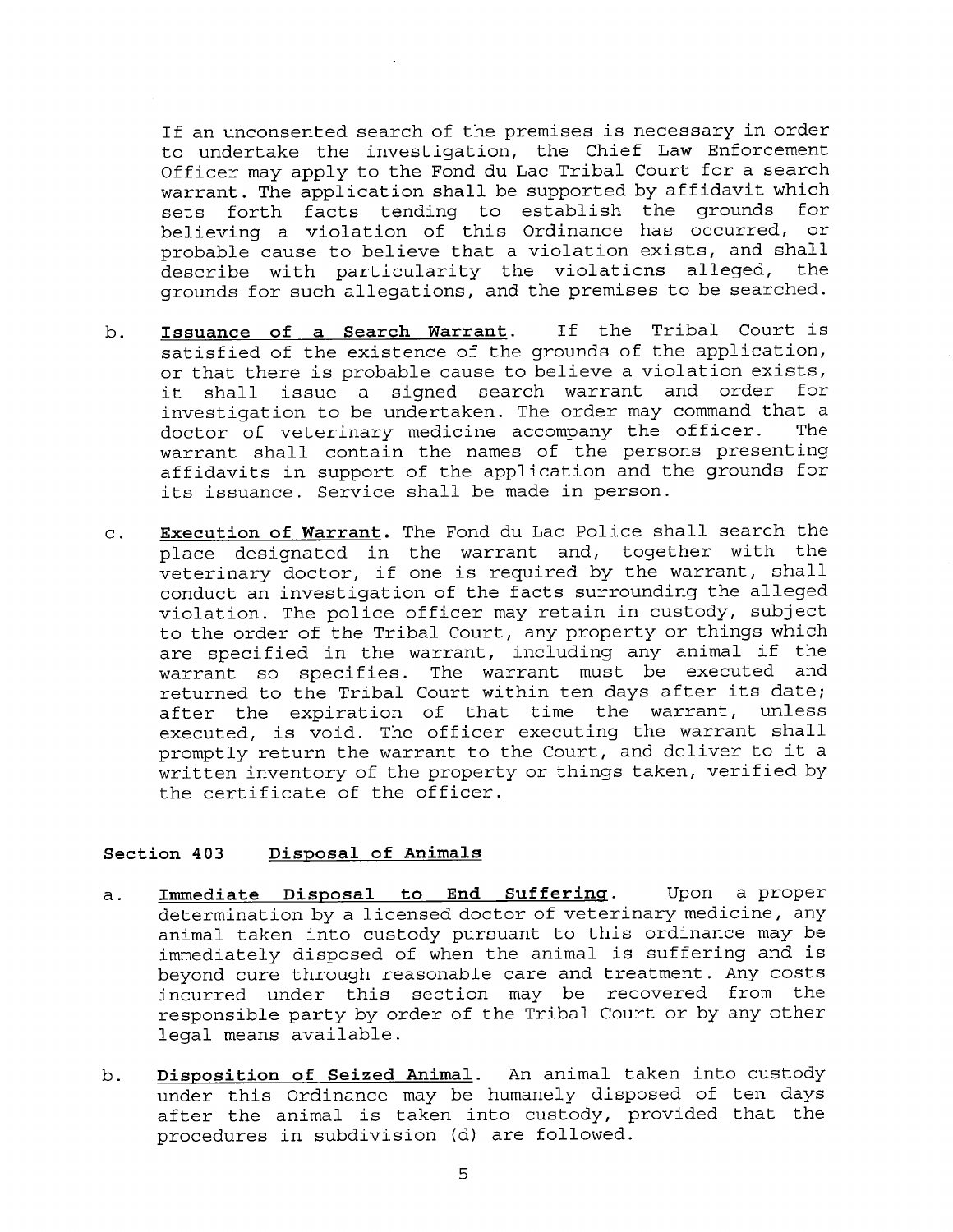- **c. Posting of Security by Interested Parties.** A person claiming an interest in an animal in custody may prevent disposition of the animal by posting security in an amount sufficient to provide for the animal's actual costs of care and keeping. The security must be posted within ten days of the seizure inclusive of the date of the seizure.
- **d. Notice; Right to Hearing.** Notice of this section by delivering or mailing it to a person claiming an interest in the animal or by posting a copy of it at the place where the animal is taken into custody or by delivering it to a person residing on the property, and telephoning, if possible. The notice must include:
	- 1. A description of the animal seized; the authority and<br>nurnose for the seizure: the time, place, and purpose for the seizure; the time, circumstances under which the animal was seized; and the location, address, telephone number, and contact person where the animal is kept;
	- 2. A statement that a person claiming an interest in the animal may post security to prevent disposition of the animal and may request a hearing concerning the seizure or impoundment and that failure to do so within ten days of the date of the notice will result in disposition of the animal; and
	- 3. A statement that all actual costs of the care, keeping, and disposal of the animal are the responsibility of the person claiming an interest in the animal, except to the extent that a court or hearing officer finds that the seizure or impoundment was not substantially justified by law.

# **Section 404 Sheltering of Animals**

Any officer of the Fond du Lac Police Department may remove, shelter, and care for any animal which is not properly sheltered from cold, hot, or inclement weather or any animal not properly fed and watered, or provided with suitable food and drink in<br>circumstances that threaten the life of the animal. When circumstances that threaten the life of the animal. necessary, the police officer may deliver the animal to another person to be sheltered and cared for, and furnished with suitable food and drink. In all cases, the owner, if known, shall be immediately notified in writing. If the owner or custodian is unknown and cannot by reasonable effort be ascertained, or does not, within ten days after notice, redeem the animal by paying the expenses authorized by this subdivision, the animal may be disposed of as provided under Section 403.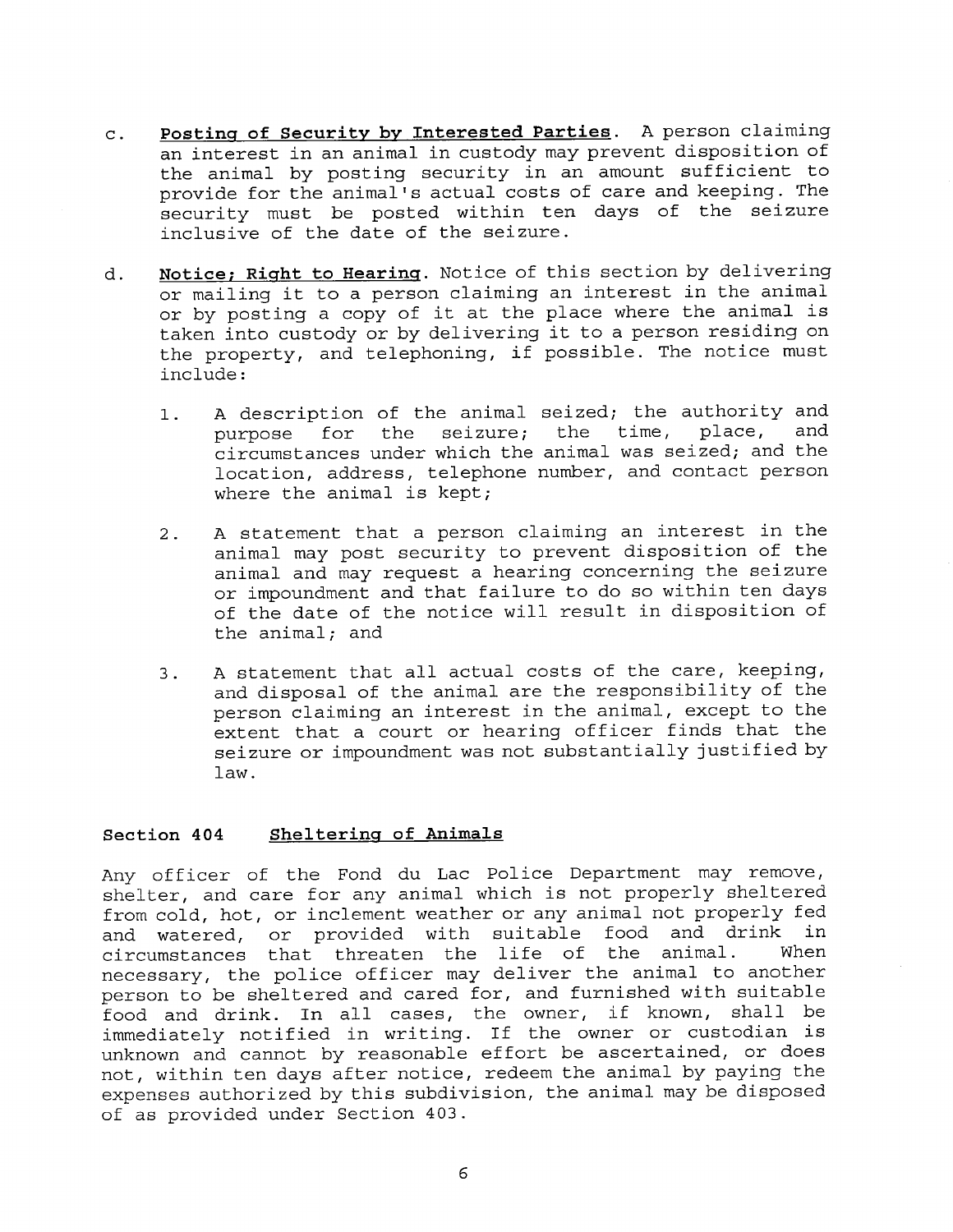## **Section 405 Penalties**

- **a. Fines** & **Restitution.** A person who is found to be guilty of a violation of this ordinance shall be subject to a fine not to exceed \$1000 and to restitution of any disposal or shelter costs required under this Chapter.
- **b. Restrictions.** If a person is convicted of violating this Ordinance, the Tribal Court may require that pet or companion animals that have not been seized and are in the custody or control of the person must be turned over to a the Fond du Lac Police for placement in an appropriate shelter unless the court determines that the person is able and fit to provide adequately for an animal. If the evidence indicates lack of proper and reasonable care of an animal, the burden is on the person to affirmatively demonstrate by clear and convincing evidence that the person is able and fit to have custody of and provide adequately for an animal. The Court may limit the person's further possession or custody of pet or companion animals, and may impose other conditions the court considers appropriate, including, but not limited to:
	- 1. Imposing a probation period during which the person may not have ownership, custody, or control of a pet or companion animal;
	- 2. Requiring periodic visits of the person by the Fond du Lac Police or other designated animal control officer;
	- 3. Requiring performance by the person of community service; and/or
	- 4. Requiring the person to receive psychological, behavioral, or other counseling.

# **CHAPTER 5 AMENDMENTS; SEVERABILITY**

# **Section 501 Amendment or Rescission**

The Reservation Business Committee may amend or rescind this Ordinance as it deems necessary to protect the public health, safety and welfare of the Fond du Lac Reservation.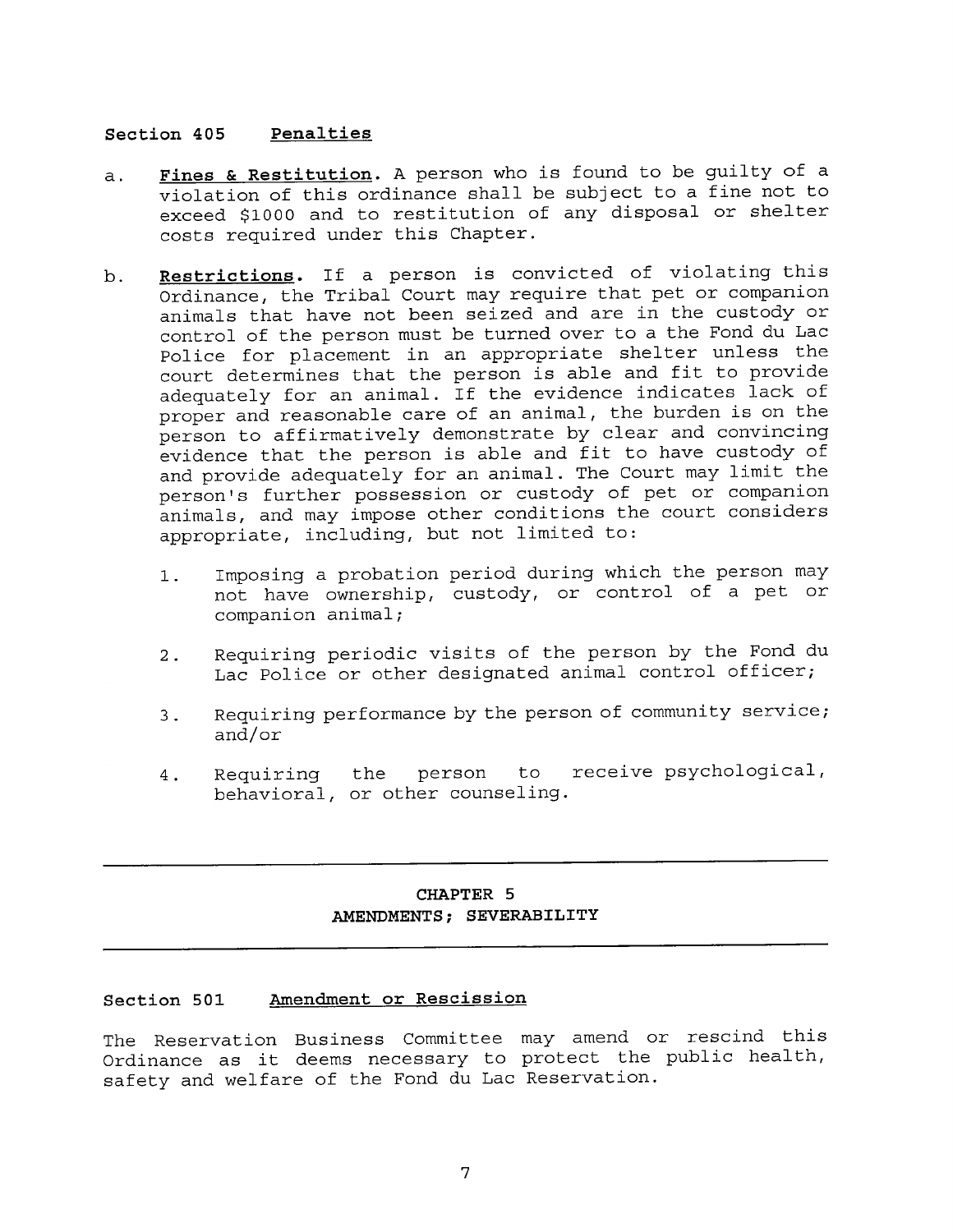#### **Section 502 Severability.**

If any section, provision, or portion of this Ordinance is adjudged unconstitutional or invalid by a court of competent jurisdiction, the remainder of this Ordinance will not be affected thereby.

#### **CERTIFICATION**

We do hereby certify that the foregoing Ordinance #05/11 was duly presented and adopted by Resolution #1338/11 by a vote of 4 for, 0 against, 0 silent, with a quorum of 5 being present at a Special Meeting of the Fond du Lac Reservation Business Committee held on October 11, 2011 on the Fond du Lac Reservation.

Karen R. Diver Chairwoman

Ferdinand Martineaú, JJr. Secretary/Treasurer

laws:2011.05(101111)